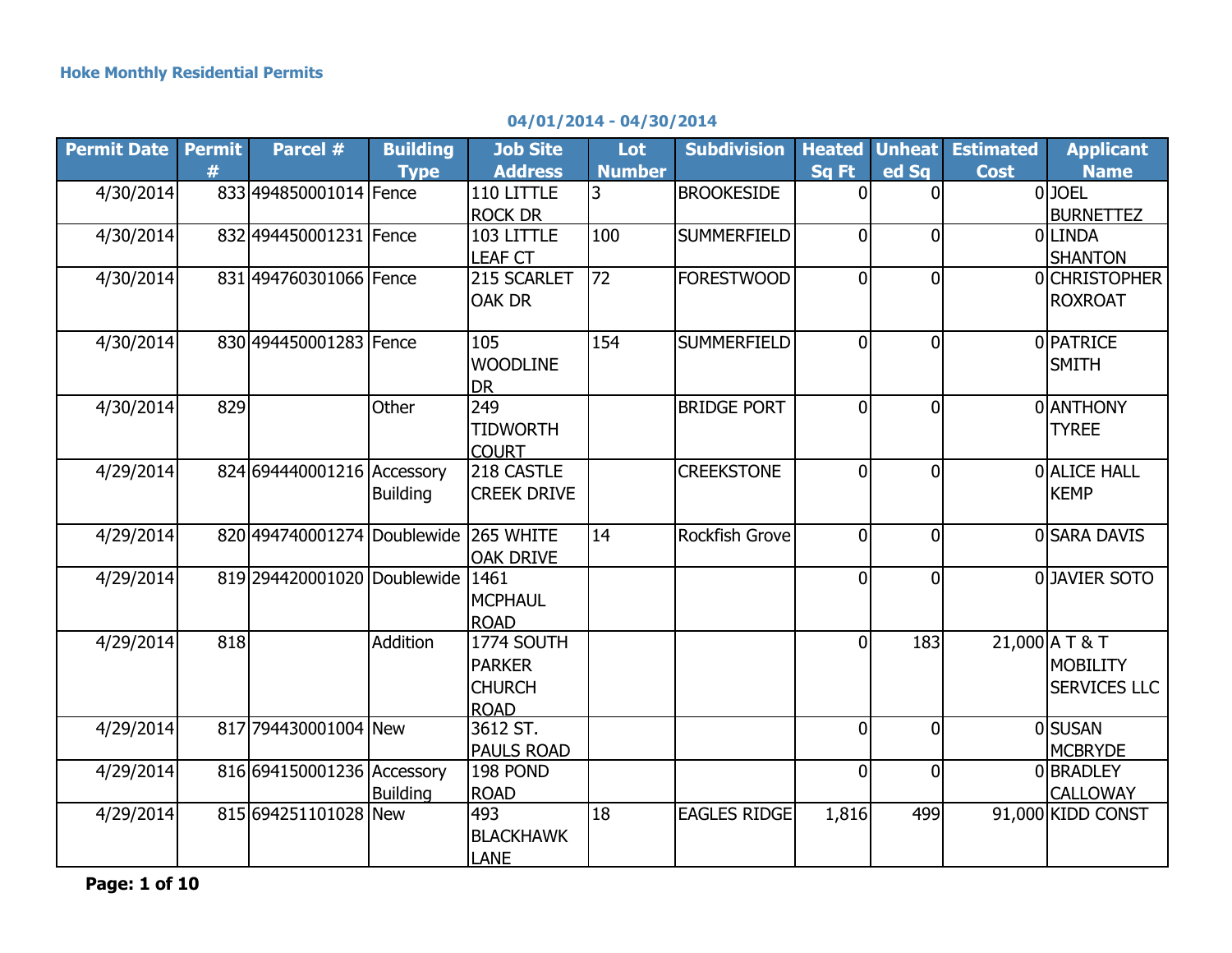| 4/29/2014 |     | 814 694251101027 New          |                 | 473<br><b>BLACKHAWK</b><br><b>LANE</b> | 17  | <b>EAGLES RIDGE</b>        | 1,373          | 497            |               | 84,000 KIDD CONST                        |
|-----------|-----|-------------------------------|-----------------|----------------------------------------|-----|----------------------------|----------------|----------------|---------------|------------------------------------------|
| 4/29/2014 |     | 813 694251101026 New          |                 | 453<br><b>BLACKHAWK</b><br>LANE        | 16  | <b>EAGLES RIDGE</b>        | 1,772          | 651            | 86,000 KIDD   | <b>CONSTRUCTIO</b>                       |
| 4/29/2014 |     | 812 494740001274 Doublewide   |                 | 265 WHITE<br><b>OAK DRIVE</b>          |     | 1997 (25 X 52)             | $\Omega$       | $\overline{0}$ |               | 0 SARA DAVIS                             |
| 4/29/2014 |     | 811 4945 60201356 Cell Tower  |                 | 336 HOBSON<br><b>ROAD</b>              |     |                            | $\overline{0}$ | 0              |               | <b>O</b> AMERICAN<br><b>TOWER</b>        |
| 4/28/2014 |     | 809 494750101168 New          |                 | 988 ST.<br><b>JOHNS LOOP</b>           | 930 | MAPLES@WES<br><b>TGATE</b> | 2,235          | 667            | 131,093 H & H | <b>CONSTRUCTO</b><br>RS INC              |
| 4/28/2014 | 806 |                               | <b>Deck</b>     | 170 LAUREL<br>LANE                     | 10  | LAUREL HILL                | $\Omega$       | 140            |               | 1,000 SOUTHEASTER<br><b>CONSTRUCTIO</b>  |
| 4/28/2014 |     | 805 3849 2000 1046 Doublewide |                 | 500 KAYLEE<br><b>LANE</b>              |     |                            | $\overline{0}$ | $\overline{0}$ |               | <b>OSAMANTHA</b><br><b>BULLARD</b>       |
| 4/28/2014 |     | 804 494550001570 Fence        |                 | 269 GANTON<br><b>DR</b>                | 118 | <b>TURNBERRY</b>           | $\Omega$       | $\overline{0}$ |               | <b>OHBIS</b>                             |
| 4/28/2014 |     | 803 384920001046 Doublewide   |                 | 500 KAYLEE<br><b>LANE</b>              |     |                            | $\overline{0}$ | $\overline{0}$ |               | 0 SAMANTHA<br><b>BULLARD</b>             |
| 4/28/2014 |     | 801 494850301345 Accessory    | <b>Building</b> | 412 SPARROW 120<br><b>DR</b>           |     | <b>DOVEFIELD</b>           | $\overline{0}$ | $\overline{0}$ |               | 0 IAN BROWN                              |
| 4/28/2014 |     | 799 494830101110 Accessory    | <b>Building</b> | 126 BELLE<br><b>BOYD DR</b>            | 145 | <b>STONEWALL</b>           | $\overline{0}$ | $\overline{0}$ |               | <b>OSTEPHEN</b><br><b>RILEY</b>          |
| 4/25/2014 | 796 |                               | <b>Deck</b>     | 170 LAUREL<br><b>LANE</b>              | 13  | LAUREL HILL                | $\Omega$       | 160            |               | 1,000 SOUTHEASTER<br><b>CONSTRUCTIO</b>  |
| 4/25/2014 | 794 |                               | <b>Deck</b>     | 110 LAKEVIEW LOT 12A<br><b>DRIVE</b>   |     | <b>GREENBRIER</b>          | $\Omega$       | 120            |               | 3,000 TARHEEL<br><b>CONSTRUCTIO</b><br>N |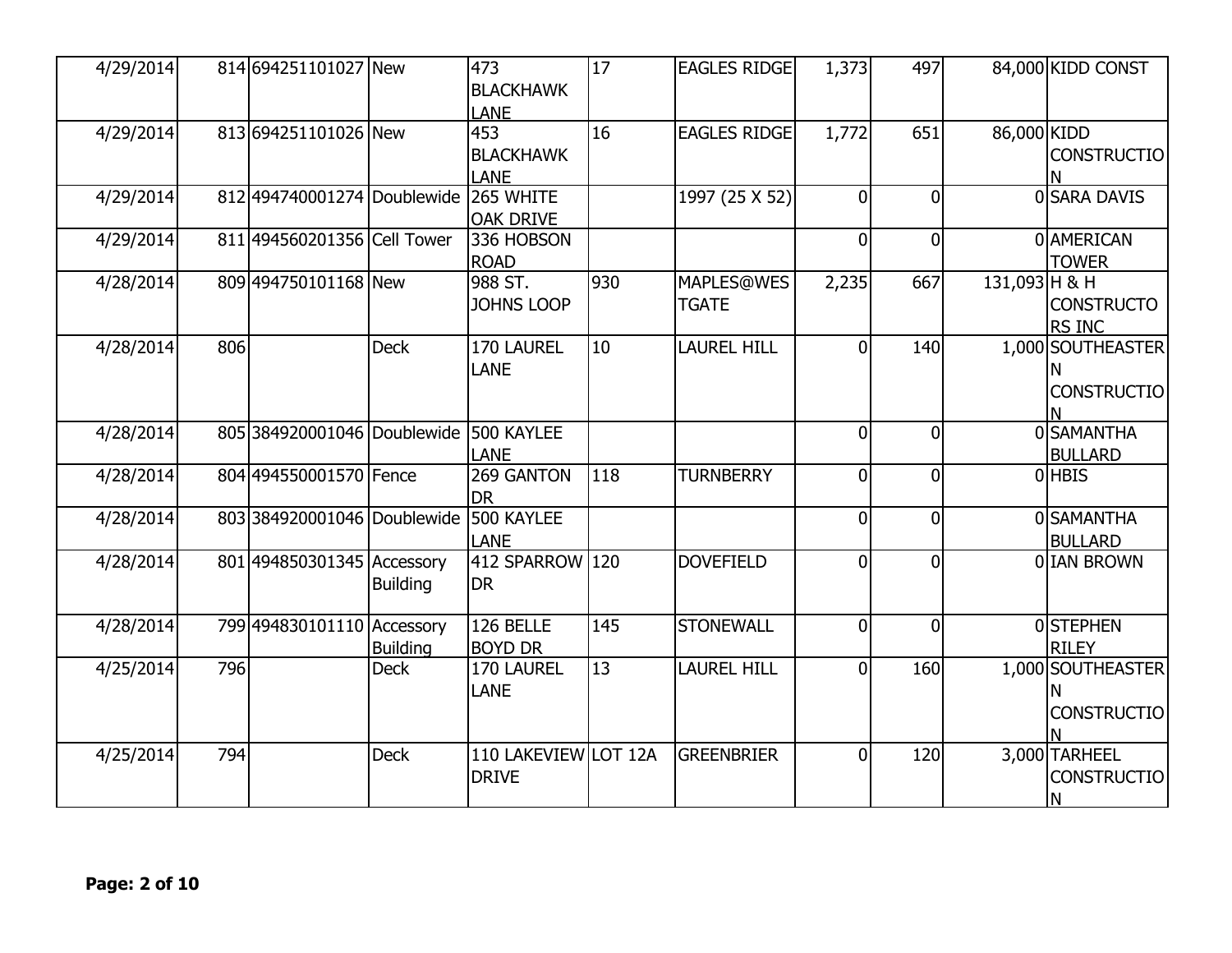| 4/25/2014 |     | 793 494750401287 Addition                |                 | 225 EARLY<br><b>DAWN DRIVE</b>                                           | 140 | <b>COUNTRY</b><br><b>WALK</b>    | $\Omega$       | 189            | 13,000 MR. & MRS.<br><b>MOORE</b>                           |
|-----------|-----|------------------------------------------|-----------------|--------------------------------------------------------------------------|-----|----------------------------------|----------------|----------------|-------------------------------------------------------------|
| 4/25/2014 |     | 792 494550001557 Fence                   |                 | 259 GANTON                                                               | 119 | <b>TURNBERRY</b>                 | $\overline{0}$ | $\Omega$       | OHBIS                                                       |
|           |     |                                          |                 | <b>DR</b>                                                                |     |                                  |                |                |                                                             |
| 4/24/2014 |     | 784 494650101092 Other                   |                 | 1089 SOUTH<br><b>PARKER</b><br><b>CHURCH</b><br><b>ROAD</b>              |     |                                  | $\Omega$       | 0              | <b>OJERRON</b><br><b>WOODELL</b>                            |
| 4/24/2014 |     | 783 694451801071 Doublewide              |                 | 121 BLAKE<br><b>DRIVE</b>                                                |     |                                  | $\overline{0}$ | $\overline{0}$ | 0 EL SHADDAI<br>INC.                                        |
| 4/24/2014 |     | 782 494650101092 Other                   |                 | 1089 S.<br><b>PARKER CH</b><br><b>RD</b>                                 |     |                                  | $\Omega$       | 0              | 0JERRON<br><b>WOODELL</b>                                   |
| 4/24/2014 |     | 780 494750401287 Addition                |                 | 225 EARLY<br><b>DAWN DR</b>                                              | 140 | <b>COUNTRY</b><br><b>WALK</b>    | $\overline{0}$ | $\overline{0}$ | 0MOORE                                                      |
| 4/23/2014 |     | 775 494750101168 New                     |                 | 988 ST.<br><b>JOHNS LOOP</b>                                             | 930 | <b>WESTGATE @</b><br>THE MAPLES  | $\overline{0}$ | $\overline{0}$ | $0H$ & H<br><b>CONSTRUCTO</b><br><b>RS INC</b>              |
| 4/23/2014 | 774 |                                          |                 | Renovations 1726 NORTH<br><b>HORACE</b><br><b>WALTERS</b><br><b>ROAD</b> |     |                                  | $\overline{0}$ | $\Omega$       | <b>OFRED</b><br><b>LEISLING</b>                             |
| 4/22/2014 |     | 773 594060001366 Fence                   |                 | 723<br><b>EQUESTRIAN</b><br><b>WAY</b>                                   | 72  | <b>STEEPLECHAS</b><br>E          | $\overline{0}$ | $\Omega$       | <b>ODANIEL</b><br>ANTINUCCI                                 |
| 4/22/2014 | 772 |                                          | Renovations 134 | <b>COLLINWOOD</b><br><b>DRIVE</b>                                        |     | <b>TOWNS@WES</b><br><b>TGATE</b> | 1,806          | 2,003          | 77,000 HIGHLAND<br><b>CONSTRUCTIO</b><br>N (EDDIE<br>LUCAS) |
| 4/22/2014 |     | 770694251101050 New                      |                 | 454<br><b>BLACKHAWK</b><br><b>LANE</b>                                   | 88  | <b>EAGLES RIDGE</b>              | $\Omega$       | $\Omega$       | 0HOWARD<br><b>BUILDERS</b>                                  |
| 4/22/2014 |     | 765 694451801071 Doublewide 121 BLAKE DR |                 |                                                                          |     |                                  | $\overline{0}$ | $\overline{0}$ | <b>OEL SHADDAI</b><br><b>INC</b>                            |
| 4/22/2014 |     | 763 193190001053 Singlewide              |                 | 1020 MT.<br><b>ZION RD</b>                                               | 22  | <b>BRANDYWINE</b>                | $\overline{0}$ | $\overline{0}$ | <b>OWILLIAM</b><br><b>BROOKS</b>                            |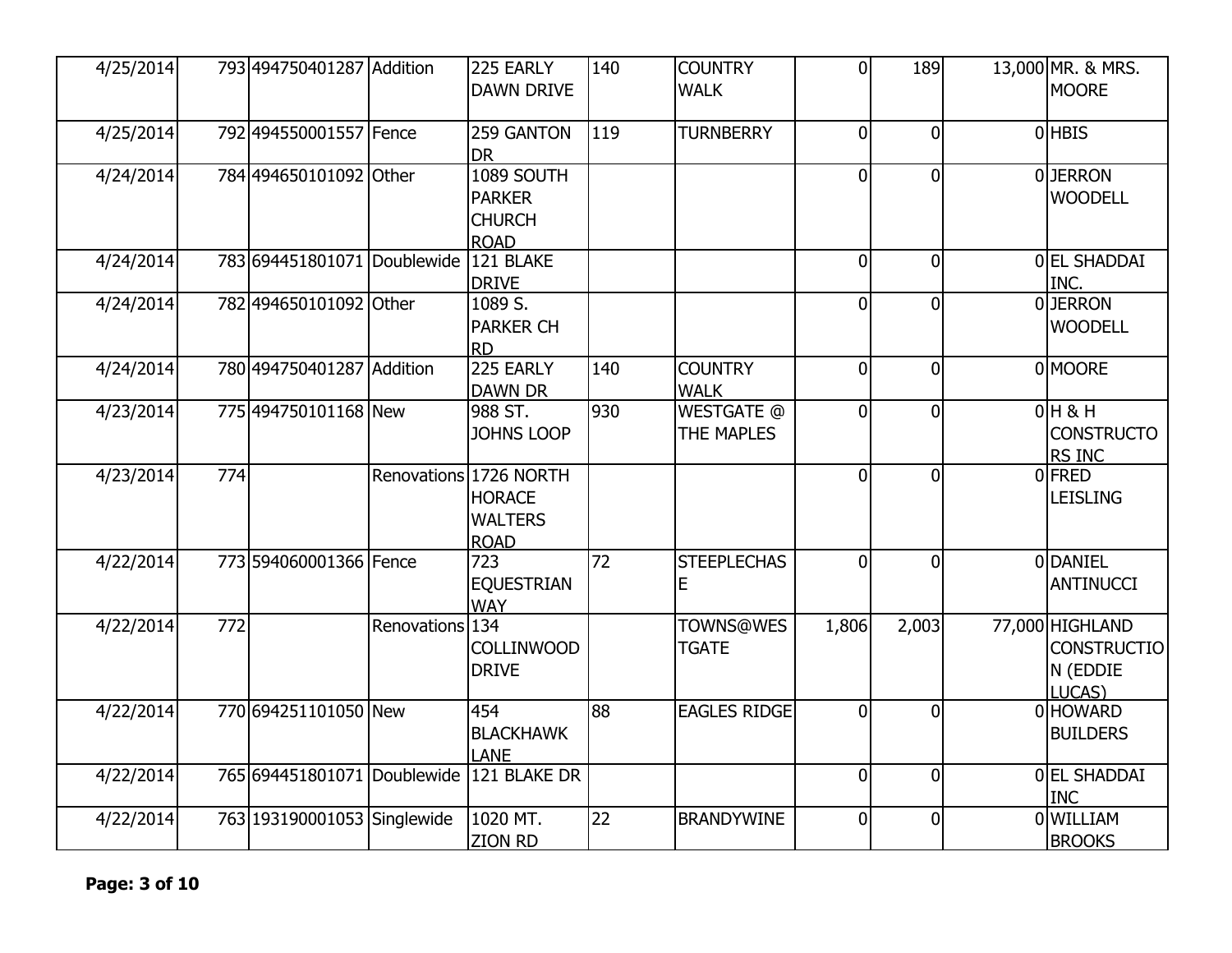| 4/22/2014 | 761 |                                          | <b>Deck</b>     | 134 SIEVERS                |           |                     | $\overline{0}$ | 432            |              | 4,200 WINDY             |
|-----------|-----|------------------------------------------|-----------------|----------------------------|-----------|---------------------|----------------|----------------|--------------|-------------------------|
| 4/22/2014 |     | 759 494650401057 Other                   |                 | <b>ROAD</b><br>134 SIEVERS |           |                     | $\mathbf 0$    | 0              |              | <b>GIBSON</b><br>0WENDY |
|           |     |                                          |                 | IRD                        |           |                     |                |                |              | <b>GIBSON</b>           |
| 4/21/2014 | 756 |                                          | Renovations 609 |                            |           |                     | $\mathbf 0$    | 0              |              | 11,069 CONNIE DIAL      |
|           |     |                                          |                 | <b>HILLCREST</b>           |           |                     |                |                |              |                         |
|           |     |                                          |                 | <b>DRIVE</b>               |           |                     |                |                |              |                         |
| 4/21/2014 |     | 755 494540001391 Other                   |                 | 373 MORNING 91             |           | <b>HENDRIX</b>      | $\mathbf 0$    | 0              |              | 0TINA HEADEN            |
|           |     |                                          |                 | <b>GLORY DR</b>            |           | <b>FARMS</b>        |                |                |              |                         |
|           |     |                                          |                 |                            |           |                     |                |                |              |                         |
| 4/21/2014 |     | 754 194000001042 New                     |                 | 303 SOUTH                  |           |                     | 2,168          | 566            |              | 167,000 JEREMY & KIM    |
|           |     |                                          |                 | <b>HILLTOP</b>             |           |                     |                |                |              | <b>DEMERY</b>           |
|           |     |                                          |                 | <b>ROAD</b>                |           |                     |                |                |              |                         |
| 4/21/2014 | 753 |                                          |                 | Renovations 338 STONEY     |           |                     | 1,200          | 300            |              | 25,000 DOUGLAS          |
|           |     |                                          |                 | POINT ROAD                 |           |                     |                |                |              | <b>HORNE</b>            |
|           |     |                                          |                 |                            |           |                     |                |                |              |                         |
| 4/17/2014 |     | 751 294420001037 Singlewide              |                 | 116 NORRIS                 | 13        | <b>PINEY BAY</b>    | $\overline{0}$ | $\overline{0}$ |              | 0EMILIANO               |
|           |     |                                          |                 | LANE - LOT 13              |           | <b>MHP</b>          |                |                |              | MENA-SALAYA             |
|           |     |                                          |                 |                            |           |                     |                |                |              |                         |
| 4/16/2014 |     | 750 794430001032 Doublewide 1476 SHANKLE |                 |                            |           |                     | $\overline{0}$ | $\overline{0}$ |              | <b>OLOUISE</b>          |
|           |     |                                          |                 | <b>ROAD</b>                |           |                     |                |                |              | <b>SCOTT</b>            |
| 4/16/2014 |     | 748 694351101028 New                     |                 | 501 DOC                    |           |                     | 720            | $\Omega$       |              | 40,000 HOKE COUNTY      |
|           |     |                                          |                 | <b>BROWN RD</b>            |           |                     |                |                |              | UTILITIES               |
|           |     |                                          |                 |                            |           |                     |                |                |              |                         |
| 4/16/2014 |     | 747 694351101028 New                     |                 | 501 DOC                    |           |                     | $\overline{0}$ | $\overline{0}$ |              | <b>OBILL'S WELL</b>     |
|           |     |                                          |                 | <b>BROWN RD</b>            |           |                     |                |                |              | <b>DRILLING</b>         |
|           |     |                                          |                 |                            |           |                     |                |                |              | <b>CONST</b>            |
| 4/16/2014 |     | 746 794640001058 New                     |                 | 175 FAIRWAY                | 4         | <b>UPLAND PINES</b> | 2,095          | 517            | 105,000 KIDD |                         |
|           |     |                                          |                 | <b>LANE</b>                |           |                     |                |                |              | <b>CONSTRUCTIO</b>      |
|           |     |                                          |                 |                            |           |                     |                |                |              | N                       |
| 4/16/2014 |     | 745 794640001057 New                     |                 | 155 FAIRWAY                | $\vert$ 3 | <b>UPLAND PINES</b> | 1,903          | 586            | 96,000 KIDD  |                         |
|           |     |                                          |                 | <b>LANE</b>                |           |                     |                |                |              | <b>CONSTRUCTIO</b>      |
|           |     |                                          |                 |                            |           |                     |                |                |              |                         |
| 4/16/2014 |     | 744 794640001058 New                     |                 | 175 FAIRWAY                | 4         | <b>UPLAND PINES</b> | $\mathbf 0$    | $\mathbf 0$    |              | 0 KIDD CONST            |
|           |     |                                          |                 | <b>LANE</b>                |           |                     |                |                |              |                         |
|           |     |                                          |                 |                            |           |                     |                |                |              |                         |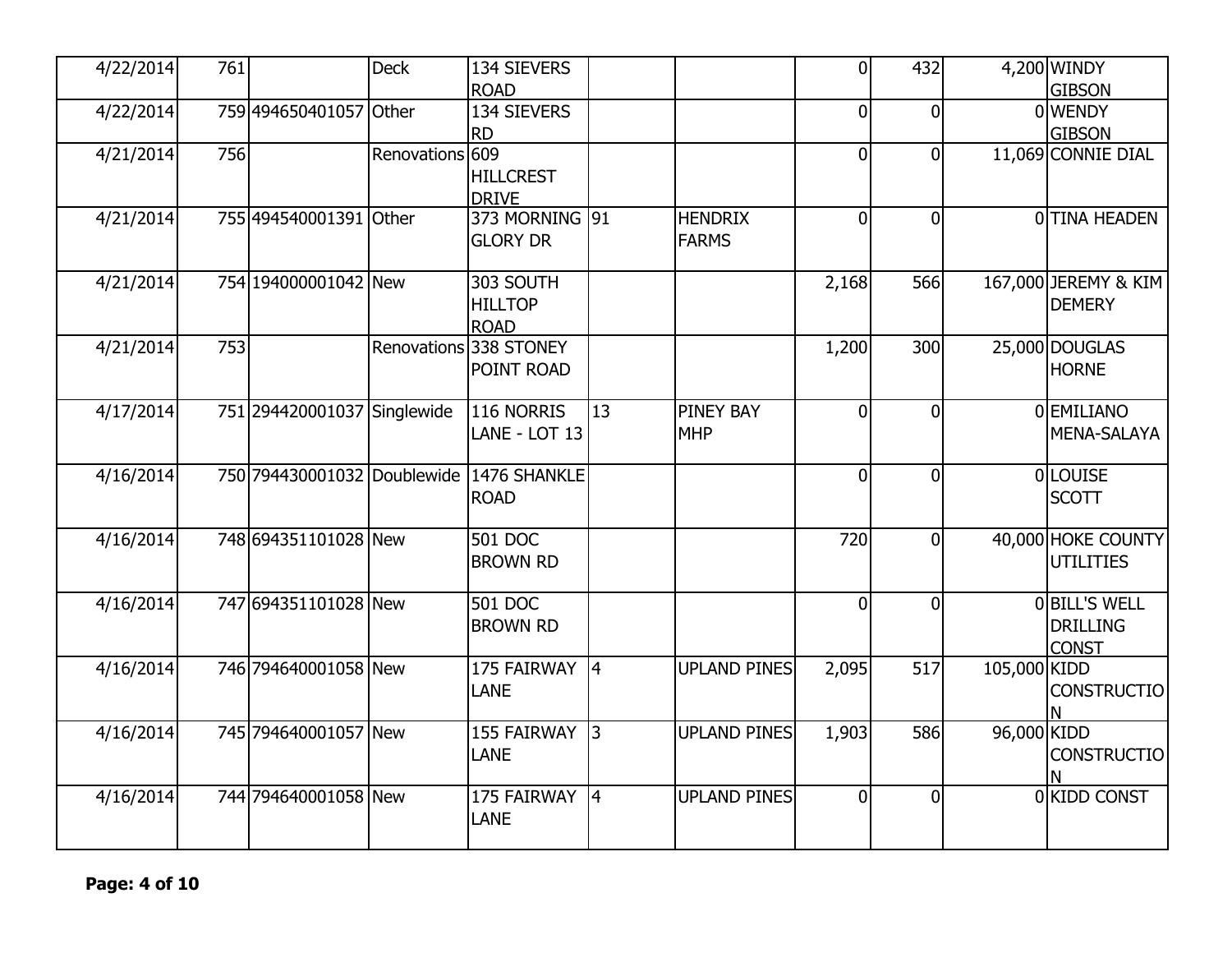| 4/16/2014 |     | 743 794640001057 New   |                  | 155 FAIRWAY 3<br><b>LANE</b>                  |              | <b>UPLAND PINES</b>               | $\Omega$       | $\Omega$       | 0KIDD CONST                             |
|-----------|-----|------------------------|------------------|-----------------------------------------------|--------------|-----------------------------------|----------------|----------------|-----------------------------------------|
| 4/16/2014 |     | 741 394140001030 Other |                  | 974 JOHN<br><b>RUSSELL</b><br><b>ROAD</b>     |              |                                   | $\Omega$       | $\overline{0}$ | 0 <b>MELISSA</b><br><b>ASKEW</b>        |
| 4/15/2014 |     | 735 494450001128 Other |                  | 385<br><b>NORTHWOOD</b><br>S DR               | 36           | <b>NORTHWOOD</b><br>S             | $\Omega$       | $\overline{0}$ | 0 FLOSSIE<br><b>JEFFERY</b>             |
| 4/15/2014 |     | 734 494750301175 New   |                  | 251 BRISTLE<br><b>OAKS DRIVE</b>              | 32           | <b>BIRKLAND</b>                   | 2,970          | 727            | 130,000 BRIDGEPORT<br><b>DEVELOPMEN</b> |
| 4/15/2014 |     | 733 494750301167 New   |                  | 197 CASWELL<br><b>PINES LANE</b>              | $ 24\rangle$ | <b>BIRKLAND</b>                   | 2,970          | 727            | 130,000 BRIDGEPORT<br><b>HOMES</b>      |
| 4/15/2014 |     | 732 494660201108 Other |                  | 540<br><b>WOODBERRY</b><br><b>CIR</b>         | 48           | <b>WOODBERRY</b>                  | $\Omega$       | $\Omega$       | <b>OLLACEY</b><br><b>CHAVIRA</b>        |
| 4/15/2014 |     | 731 494760301737 Other |                  | 141 SNIPE CT                                  | 895          | <b>WEST GATE</b><br>THE MAPLES    | $\Omega$       | $\Omega$       | O IAN ANTAL                             |
| 4/15/2014 | 730 |                        | Renovations 5199 | <b>BALFOUR</b><br><b>ROAD</b>                 |              |                                   | $\overline{0}$ | $\Omega$       | 5,752 MARNICE<br><b>SWOOP</b>           |
| 4/15/2014 | 729 |                        | Renovations 383  | <b>BROWNSTONE</b><br><b>FARMS</b>             |              | <b>BROWNSTONE</b><br><b>FARMS</b> | $\Omega$       | $\overline{0}$ | 12,272 SFC JEAN<br><b>OCAMPO</b>        |
| 4/15/2014 | 728 |                        |                  | Renovations 115 MORNING<br><b>GLORY DRIVE</b> |              | <b>HENDRIX</b><br><b>FARMS</b>    | $\Omega$       | $\overline{0}$ | OSFC HEATHER<br><b>JONES</b>            |
| 4/15/2014 |     | 727 494750301168 New   |                  | 177 CASWELL<br><b>LANE</b>                    | 25           | <b>BIRKLAND</b>                   | $\Omega$       | $\overline{0}$ | 0BRIDGEPORT<br><b>HOMES</b>             |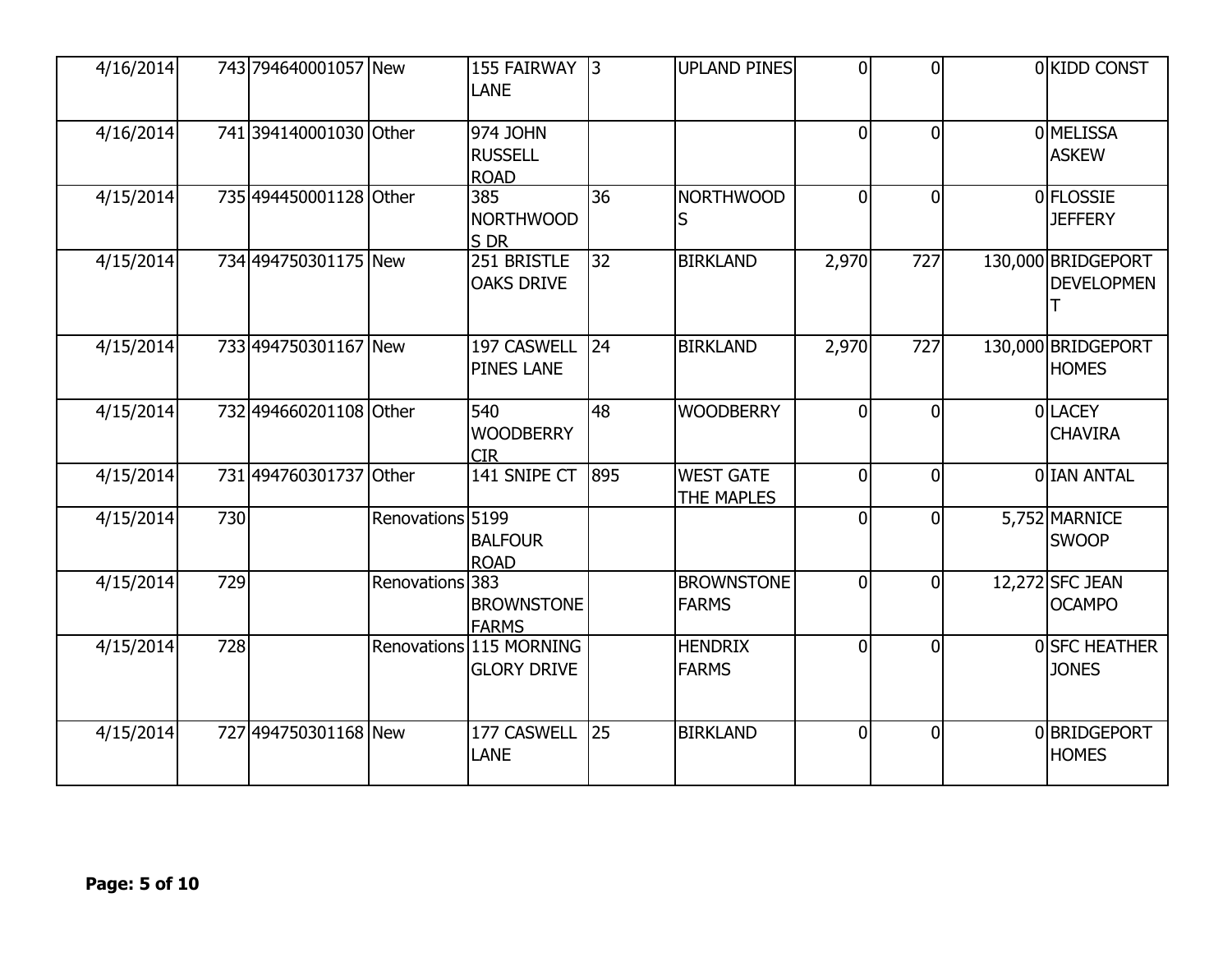| 4/15/2014 |     | 725 494550001072 New               |        | 376<br><b>TOWNSEND</b><br><b>RD</b>                        |     |                                 | $\overline{0}$  | $\overline{0}$ | 0RICHARD<br><b>FAMILY</b><br><b>BUILDERS INC</b> |
|-----------|-----|------------------------------------|--------|------------------------------------------------------------|-----|---------------------------------|-----------------|----------------|--------------------------------------------------|
| 4/15/2014 |     | 723 384930001079 Doublewide 369 D. |        | <b>CUNNINGHAM</b><br><b>LANE</b>                           |     |                                 | $\mathbf{0}$    | $\overline{0}$ | 0 NATHAN<br><b>STEINS</b>                        |
| 4/15/2014 |     | 722 384930001079 Doublewide        |        | 369 D.<br><b>CUNNINGHAM</b><br><b>LANE</b>                 |     |                                 | 0               | $\overline{0}$ | 0 NATHAN<br><b>STEINS</b>                        |
| 4/15/2014 |     | 721 384930001079 Doublewide        |        | 369 D.<br><b>CUNNINGHAM</b><br><b>LANE</b>                 |     |                                 | $\overline{0}$  | $\overline{0}$ | 0 NATHAN<br><b>STEINS</b>                        |
| 4/14/2014 |     | 717 394040001005 Addition          |        | 3103<br><b>FULFORD</b><br><b>MCMILLAN</b><br><b>ROAD</b>   |     |                                 | 80 <sup>1</sup> | $\overline{0}$ | 12,875 LINDA REVELS                              |
| 4/14/2014 |     | 715 494750101165 New               |        | 944 ST.<br>JOHNS LOOP                                      | 927 | MAPLES@WES<br><b>TGATE</b>      | 2,285           | 679            | 174,900 CAVINESS &<br><b>CATES</b>               |
| 4/14/2014 |     | 714 49450301204                    | Garage | 102 LIVE OAK 40<br><b>DRIVE</b>                            |     | <b>OAK PARK</b>                 | $\overline{0}$  | 808            | 10,000 LARRY SMITH                               |
| 4/14/2014 |     |                                    |        | 712 794430001032 Doublewide 1476 SHANKLE<br><b>ROAD</b>    |     |                                 | $\Omega$        | $\Omega$       | <b>OLOUISE</b><br><b>SCOTT</b>                   |
| 4/14/2014 |     |                                    |        | 711 794430001032 Doublewide 1476 SHANKLE<br><b>ROAD</b>    |     |                                 | $\Omega$        | $\overline{0}$ | <b>OLOUISE</b><br><b>SCOTT</b>                   |
| 4/14/2014 |     | 710 494750101165 New               |        | 944 ST.<br><b>JOHNS LOOP</b>                               | 927 | <b>WESTGATE @</b><br>THE MAPLES | $\overline{0}$  | $\overline{0}$ | 0CAVINESS &<br><b>CATES</b>                      |
| 4/11/2014 | 708 |                                    |        | Doublewide 437 PHILLIPPI 3<br><b>CHURCH</b><br><b>ROAD</b> |     | <b>BEAVERTON</b>                | $\overline{0}$  | $\overline{0}$ | OLEONILA<br><b>GARCIA</b>                        |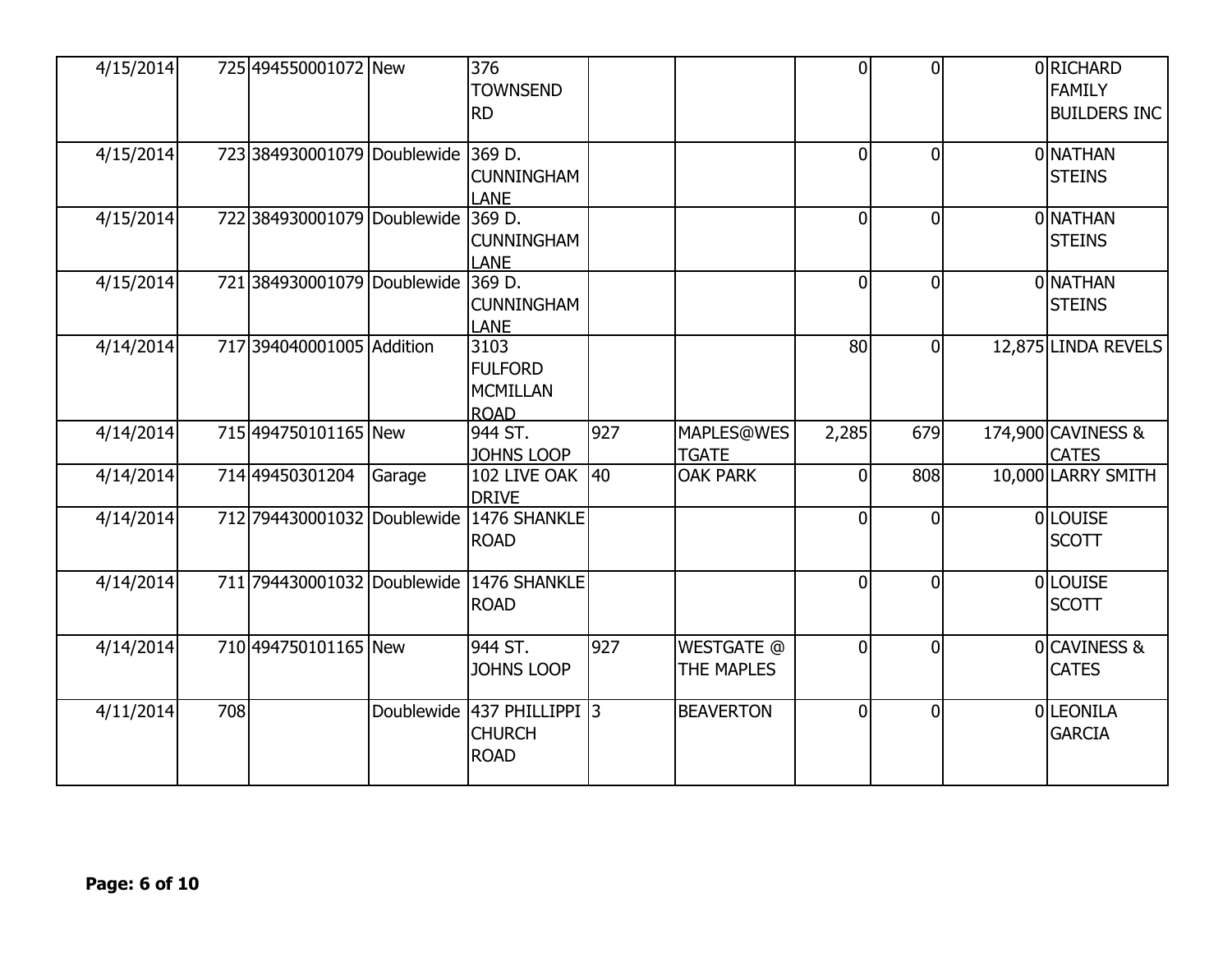| 4/11/2014 |     | 706 394040001005 Addition   |                  | 3103                  |              |                    | $\overline{0}$ | $\Omega$       | OLINDA REVELS      |
|-----------|-----|-----------------------------|------------------|-----------------------|--------------|--------------------|----------------|----------------|--------------------|
|           |     |                             |                  | <b>FULFORD</b>        |              |                    |                |                |                    |
|           |     |                             |                  | MCMILLIAN             |              |                    |                |                |                    |
|           |     |                             |                  | <b>RD</b>             |              |                    |                |                |                    |
| 4/11/2014 |     | 705 694451001034 Other      |                  | 115 BELMONT 14        |              | <b>ENGLISH</b>     | $\overline{0}$ | $\overline{0}$ | 0JAMES QUICK       |
|           |     |                             |                  |                       |              | <b>FARM</b>        |                |                |                    |
| 4/10/2014 | 704 |                             | Renovations 8673 |                       |              |                    | 3,340          | $\overline{0}$ | 30,000 DAVID HASAN |
|           |     |                             |                  |                       |              |                    |                |                |                    |
|           |     |                             |                  | <b>ROCKFIISH</b>      |              |                    |                |                |                    |
|           |     |                             |                  | <b>ROAD</b>           |              |                    |                |                |                    |
| 4/10/2014 |     | 702 494660401322 New        |                  | 274 LADDEN            | 189          | <b>BRIDGEPORT</b>  | 3,187          | 700            | 134,100 CAVINESS   |
|           |     |                             |                  | <b>LANE</b>           |              | <b>NORTH</b>       |                |                | LAND               |
| 4/10/2014 |     | 701694440001263 New         |                  | 140                   | 453          | <b>RIVERBROOKE</b> | 1,600          | 518            | 95,940 CAVINESS    |
|           |     |                             |                  | <b>MEHERRIN</b>       |              |                    |                |                | LAND               |
|           |     |                             |                  | <b>LOOP</b>           |              |                    |                |                |                    |
| 4/10/2014 |     | 700 694440001237 New        |                  | 557 ROANOKE 207       |              | <b>RIVERBROOKE</b> | 1,962          | 683            | 106,140 CAVINESS   |
|           |     |                             |                  | <b>DRIVE</b>          |              |                    |                |                | LAND               |
|           |     |                             |                  |                       |              |                    |                |                |                    |
| 4/10/2014 |     | 699 494550001567 Other      |                  | 294 GANTON            | 100          | <b>TURNBERRY</b>   | $\overline{0}$ | $\overline{0}$ | 0LMS & SONS        |
|           |     |                             |                  | <b>DR</b>             |              |                    |                |                | <b>HOMES</b>       |
| 4/10/2014 |     | 698 194000001042 New        |                  | $\overline{303S}$     |              |                    | $\overline{0}$ | $\overline{0}$ | OJEREMY & KIM      |
|           |     |                             |                  | <b>HILLTOP</b>        |              |                    |                |                | <b>DEMERY</b>      |
|           |     |                             |                  | <b>ROAD RED</b>       |              |                    |                |                |                    |
|           |     |                             |                  |                       |              |                    |                |                |                    |
|           |     |                             |                  | <b>SPRINGS NC</b>     |              |                    |                |                |                    |
|           |     | 694 49450301204             |                  | 28377<br>102 LIVE OAK | $ 40\rangle$ | <b>OAK PARK</b>    |                |                |                    |
| 4/9/2014  |     |                             | Accessory        |                       |              |                    | $\overline{0}$ | $\overline{0}$ | 0LARRY SMITH       |
|           |     |                             | <b>Building</b>  | <b>DR</b>             |              |                    |                |                |                    |
| 4/9/2014  |     | 693 294400001351 Singlewide |                  | 133 BREWER            | 48           | <b>SANDY ACRES</b> | $\overline{0}$ | 0              | 0 MIQUEL           |
|           |     |                             |                  | <b>DR</b>             |              |                    |                |                | <b>CORRALTITIO</b> |
|           |     |                             |                  |                       |              |                    |                |                |                    |
| 4/9/2014  |     | 690 694440001263 New        |                  | 140                   | 453          | <b>RIVERBROOKE</b> | $\overline{0}$ | $\overline{0}$ | <b>OCAVINESS</b>   |
|           |     |                             |                  | <b>MEHERRIN</b>       |              |                    |                |                | <b>LAND</b>        |
|           |     |                             |                  | <b>LOOP</b>           |              |                    |                |                |                    |
| 4/9/2014  |     | 689 694440001237 New        |                  | 557 ROANOKE 207       |              | <b>RIVERBROOKE</b> | $\overline{0}$ | $\overline{0}$ | 0CAVINESS          |
|           |     |                             |                  | <b>DR</b>             |              |                    |                |                | <b>LAND</b>        |
|           |     |                             |                  |                       |              |                    |                |                |                    |
| 4/9/2014  |     | 688 494660401322 New        |                  | 274 LADDEN            | 189          | <b>BRIDGEPORT</b>  | $\overline{0}$ | $\overline{0}$ | <b>OCAVINESS</b>   |
|           |     |                             |                  | LANE                  |              | <b>NORTH</b>       |                |                | <b>LAND</b>        |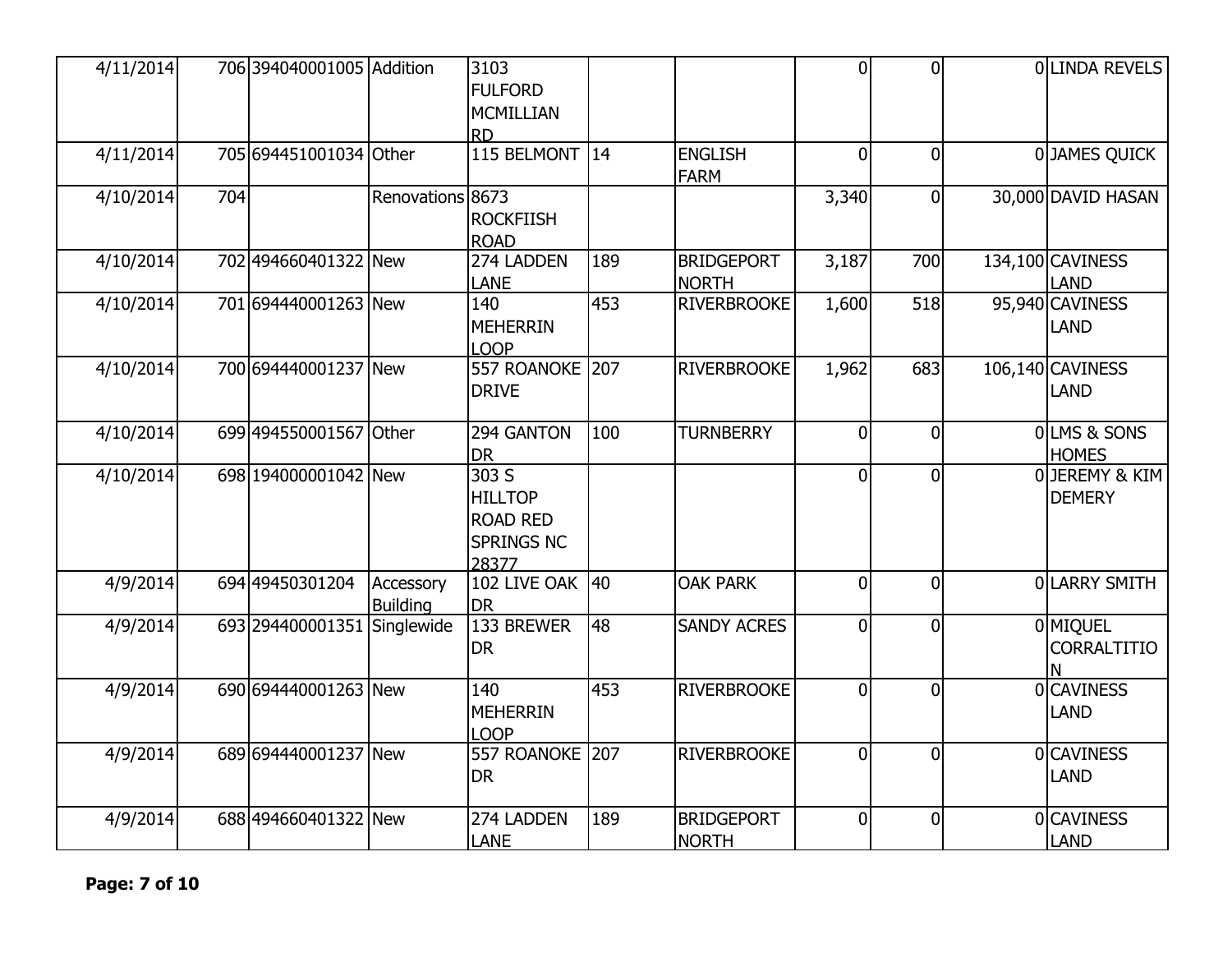| 4/9/2014 |     | 687 694251101028 New        |                  | 493<br><b>BLACKHAWK</b><br><b>LANE</b>       | 18              | <b>EAGLES RIDGE</b>               | $\overline{0}$ | $\Omega$       | 0KIDD CONST                                           |
|----------|-----|-----------------------------|------------------|----------------------------------------------|-----------------|-----------------------------------|----------------|----------------|-------------------------------------------------------|
| 4/9/2014 |     | 686 694251101027 New        |                  | 473<br><b>BLACKHAWK</b><br><b>LANE</b>       | $\overline{17}$ | <b>EAGLES RIDGE</b>               | $\overline{0}$ | $\overline{0}$ | 0 KIDD CONST                                          |
| 4/9/2014 |     | 684 694251101026 New        |                  | 453<br><b>BLACKHAWK</b><br><b>LANE</b>       | 16              | <b>EAGLES RIDGE</b>               | $\Omega$       | $\overline{0}$ | OKIDD<br><b>CONSTRUCTIO</b>                           |
| 4/9/2014 |     | 683 193390001001 Singlewide |                  | 250 KATHY'S<br><b>CORNER</b><br><b>DRIVE</b> |                 |                                   | $\overline{0}$ | $\overline{0}$ | 0 ROGER DIAL                                          |
| 4/9/2014 |     | 682 193390001001 Singlewide |                  | 250 KATHYS<br><b>CORNER</b>                  |                 |                                   | $\overline{0}$ | $\overline{0}$ | 0 ROGER DIAL                                          |
| 4/9/2014 | 681 |                             | Renovations 5108 | <b>ABERDEEN</b><br><b>ROAD</b>               |                 |                                   | $\overline{0}$ | $\overline{0}$ | 8,000 MR. & MRS.<br><b>FERNANDEZ</b>                  |
| 4/8/2014 |     | 680 494660201047 New        |                  | 367<br><b>WOODBERRY</b><br><b>CIRCLE</b>     | <b>17</b>       | <b>WOODBERRY</b>                  | 504            | $\overline{0}$ | 64,000 HARDIN<br><b>HOMEWORKS</b>                     |
| 4/8/2014 |     | 678 494660301640 New        |                  | 793 HOGART<br><b>STREET</b>                  | 131             | <b>BRIDGEPORT</b>                 | 2,038          | 788            | 110,000 BRIDGEPORT<br><b>HOMES</b>                    |
| 4/8/2014 |     | 676 494660401317 New        |                  | 208 LADDEN<br><b>LANE</b>                    | 184             | <b>BRIDGEPORT</b><br><b>NORTH</b> | 3,090          | 687            | 13,740 CAVINESS<br><b>LAND</b><br><b>DEVELOPMEN</b>   |
| 4/8/2014 |     | 675 494660401317 New        |                  | 208 LADDEN<br><b>LANE</b>                    | 184             | <b>BRIDGEPORT</b><br><b>NORTH</b> | $\overline{0}$ | $\Omega$       | <b>OICAVINESS</b><br><b>LAND</b><br><b>DEVELOPMEN</b> |
| 4/8/2014 |     | 674 494660401305 New        |                  | 132<br><b>SPILLBURG</b><br><b>COURT</b>      | 172             | <b>BRIDGEPORT</b><br><b>NORTH</b> | 3,034          | 729            | 130,140 CAVINESS<br><b>LAND</b><br><b>DEVELOPMEN</b>  |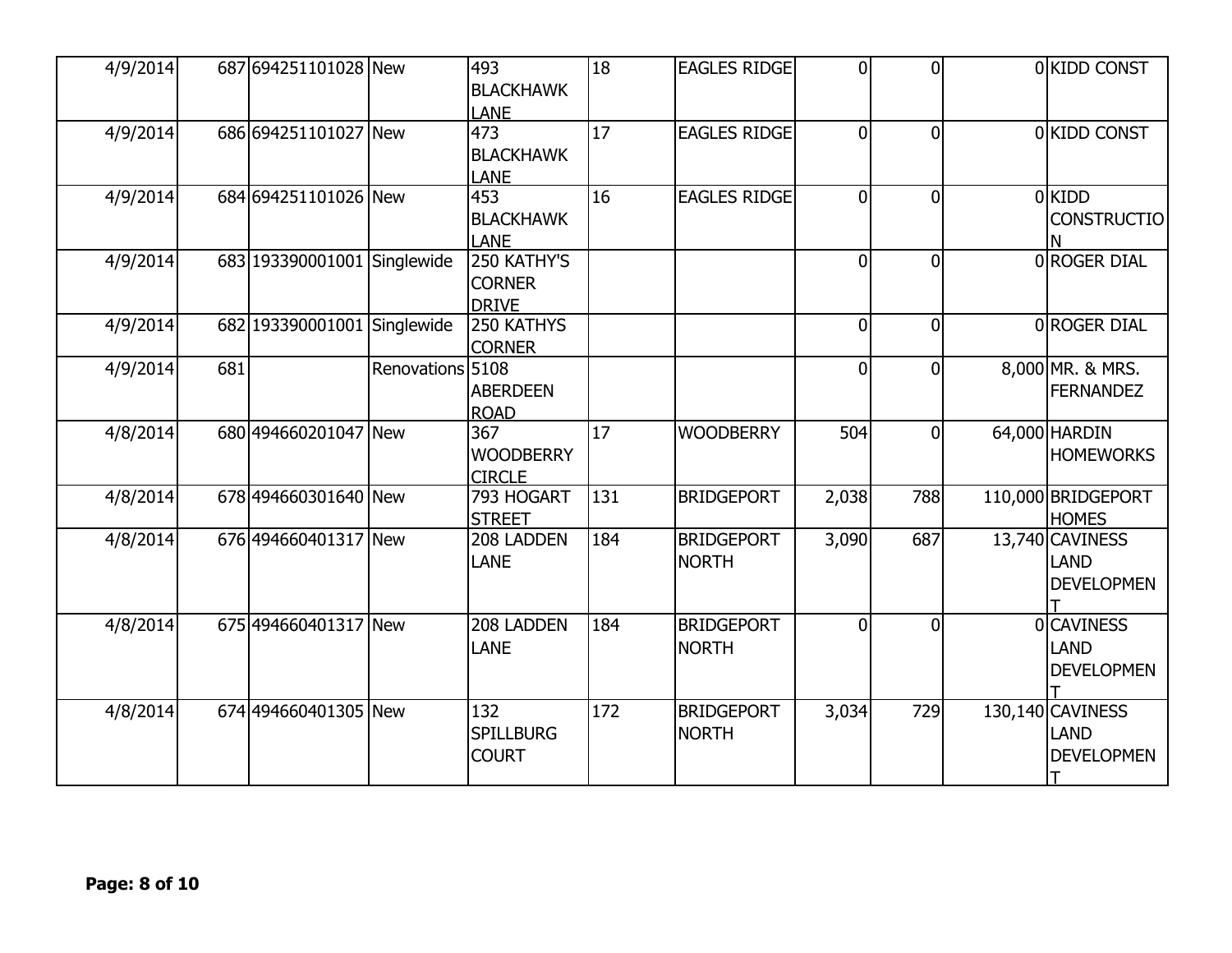| 4/8/2014 |     | 673 494660401305 New        |                 | 132<br><b>SPILLBURG</b><br><b>COURT</b>     | 172 | <b>BRIDGEPORT</b><br><b>NORTH</b> | $\overline{0}$ | $\overline{0}$ | <b>OCAVINESS</b><br><b>LAND</b><br><b>DEVELOPMEN</b> |
|----------|-----|-----------------------------|-----------------|---------------------------------------------|-----|-----------------------------------|----------------|----------------|------------------------------------------------------|
| 4/8/2014 |     | 672 494660401344 New        |                 | 249 LADDEN<br><b>LANE</b>                   | 227 | <b>BRIDGEPORT</b><br><b>NORTH</b> | 3,067          | 613            | 130,140 CAVINESS<br><b>LAND</b><br><b>DEVELOPMEN</b> |
| 4/8/2014 |     | 671 494660401344 New        |                 | 249 LADDEN<br><b>LANE</b>                   | 227 | <b>BRIDGEPORT</b><br><b>NORTH</b> | $\overline{0}$ | $\overline{0}$ | <b>OCAVINESS</b><br><b>LAND</b><br><b>DEVELOPMEN</b> |
| 4/7/2014 | 654 |                             | Renovations 177 | <b>NORTHWOOD</b><br><b>S DRIVE</b>          |     | <b>NORTHWOOD</b><br>S             | $\overline{0}$ | $\Omega$       | 6,680 MELISSA<br><b>GREENE</b>                       |
| 4/7/2014 | 653 |                             |                 | Renovations 3817 HWY 401<br><b>BUSINESS</b> |     |                                   | $\Omega$       | $\Omega$       | <b>OKRISTE</b><br>MILLICAN                           |
| 4/4/2014 |     | 650 294420001037 Singlewide |                 | 116 NORRIS<br><b>LANE</b>                   | 13  | <b>PINEY BAY</b><br><b>MHP</b>    | $\overline{0}$ | $\overline{0}$ | <b>OEMILIANO</b><br>MENA-SALAYA                      |
| 4/4/2014 |     | 649 494660401317 New        |                 | 208 LADDEN<br><b>LANE</b>                   | 184 | <b>BRIDGEPORT</b><br><b>NORTH</b> | $\overline{0}$ | $\overline{0}$ | <b>OCAVINESS</b><br><b>LAND</b>                      |
| 4/4/2014 | 648 |                             | <b>New</b>      | 104<br>WHISTLING<br><b>PINES DRIVE</b>      | 96  | <b>SPRING</b><br><b>VALLEY</b>    | 2,258          | 753            | 85,000 HAMMER<br><b>HEAD HOMES</b>                   |
| 4/4/2014 |     | 647 494660201499 New        |                 | 177<br><b>TIPPERARY</b><br><b>STREET</b>    | 130 | WEDGEFIELD                        | 3,250          | 757            | 240,000 CAVINESS &<br><b>CATES</b>                   |
| 4/4/2014 |     | 646 494750101189 New        |                 | 352<br><b>SEDGEFIELD</b><br><b>DRIVE</b>    | 473 | <b>PINES@WEST</b><br><b>GATE</b>  | 3,149          | 796            | 209,000 CAVINESS &<br><b>CATES</b>                   |
| 4/4/2014 |     | 644 494750301174 New        |                 | 219 BRISTLE<br><b>OAKS DRIVE</b>            | 31  | <b>BIRKLAND</b>                   | 2,845          | 1,033          | 125,000 BRIDGEPORT<br>HOMES, LLC                     |